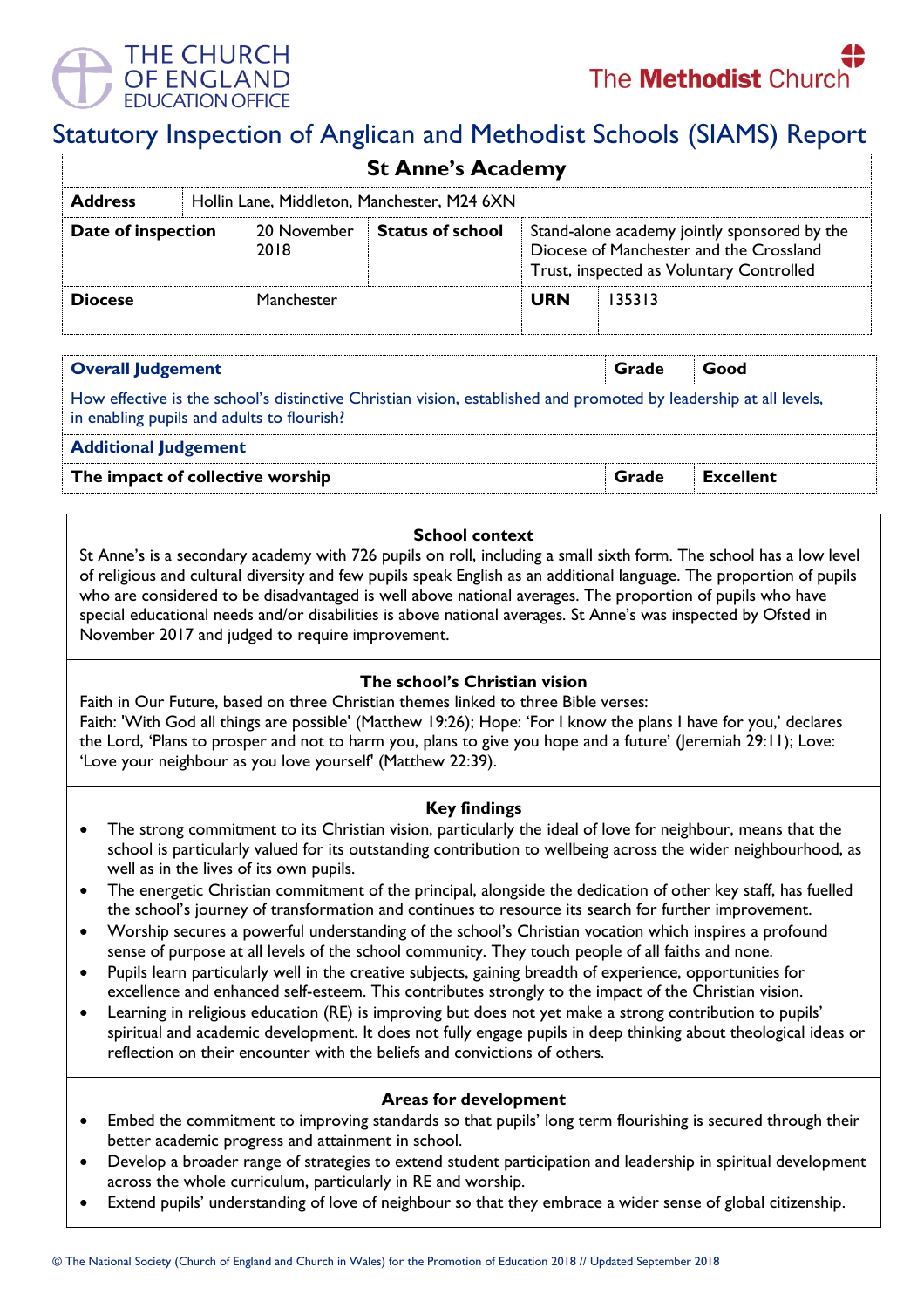#### How effective is the school's distinctive Christian vision, established and promoted by leadership at all levels, in enabling pupils and adults to flourish? **Inspection findings**

St Anne's Academy is distinguished by the strength of its Christian vision which has a powerful impact both within and well beyond the school campus. The principal's Christian dedication is inspirational. It has been a key driver in the transformation of the school since it became an academy within the Church of England family. Across the staff and wider community, others have caught the vision, or brought fresh insights of their own, so that there is a deep sense of moral purpose. This is shared alike by believing and non-believing colleagues and those of other faiths. A significant proportion of the staff have trained for their roles, or been promoted, within the school. Because of this, the understanding of the vocation of church schools in serving the common good has become part of their professional identity. The school touches people whether they stay or go elsewhere. For staff, this means that many have made a longstanding commitment to the work of the school. For former pupils and local residents, it means that the school is often identified as the place to which they turn when they need support in later life.

Relationships are the beating heart of the life of St Anne's. Each strand of the vision is grounded in biblical teaching but the reference to loving 'your neighbour as you love yourself' (Matthew 22:39) is the one most frequently quoted across the school. The school goes the 'extra mile' to ensure that pupils and families know that they are cared for and, because of this, there is a strong sense of trust for the school and its work. For many, the school is a family, offering a place of reconciliation and continuity. The local setting does not present wide experience of diversity but, within the environment created by the school, pupils speak simply of their acceptance of the difference of others. A confident piece of artwork in the school hall movingly expresses an older pupil's experience of exploring his sexual orientation; its prominence speaks clearly of the school's valuing of 'all God's children'. Through its gracious care the school supports the wellbeing of many. Members of the school community live well together and behaviour is generally good. Staff consistently model positivity in setting standards in the classroom and in corridors. This draws out a willing response from pupils who take strikingly good care of their school environment and treat visitors with courtesy. Every week, elderly people from the local community centre are invited into the school for a meal and are waited on by pupils. Through this and many similar activities, pupils learn empathy in the present and develop the social skills which will serve them in the future. The school is therefore working well to develop pupils' confidence to live fully in wider, more aspirational horizons.

Worship is the engine-room through which the vision of the school is driven. It is actively Christian and overtly Trinitarian while offering space for all members of the school to reflect and respond. The programme is liturgically Anglican, reinforced by strong ties with the parish church and the Bishop of Middleton. Links with other denominations and the work of the popular chaplain open up a further range of engaging Christian expression. This is augmented by premier Christian speakers and trips for pupils and staff. Learning is a strong element. This sometimes means that adults are prominent in the leadership of worship and pupils have fewer opportunities to develop a more active, participative spirituality. The experience of faith in the school has had a profound effect on many of its members with some seeking church membership and others speaking of their greater thoughtfulness around religious issues. The most striking impact of worship is in the way it inspires people to action. Pupils' work for charity, supported by programmes such as the Archbishop of York award and Humanutopia, is outstanding. For example, pupils in Year 9 work in their forms to advocate for a particular charity then promote initiatives which raise hundreds of pounds every year. Other church links such as the homelessness project extend the school's charitable reach. Despite the socio-economic deprivation which surrounds the school, pupils are energetic and generous in supporting others. However, this has not yet developed into a sense of global neighbourhood.

The improvements in RE follow the strengthening pattern of the school. Leaders value the contribution of the subject to the academic and spiritual development of pupils in a church school setting, so the subject is well supported, with specialist staffing and good curriculum time. Pupils gain a broad understanding of a range of religious and other world views in line with the Church of England's Statement of Entitlement and all pupils do a qualification in RE in year 11. The subject leader is a reflective practitioner with sound insight into how to build the curriculum to create a stronger platform for progress. For example, the team has recently adopted the